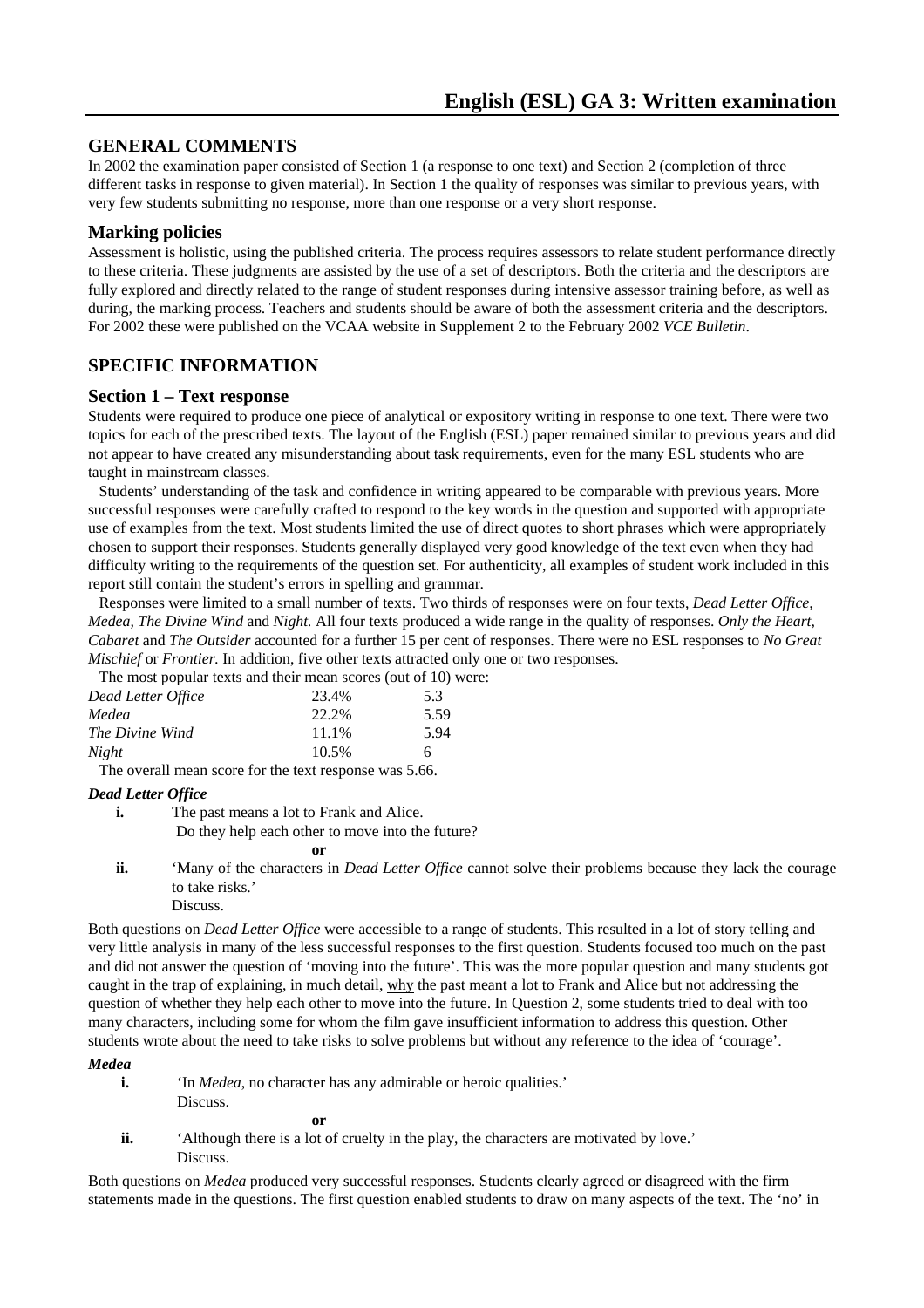the question was overlooked by many students who only discussed whether or not Medea had any admirable or heroic qualities. Some responses discussed both Jason and Medea while others included minor characters as well. Most responses focussed on 'admirable', either ignoring or misunderstanding 'heroic'. In the second question some responses simply discussed Medea's actions superficially and said it was all because of love, without any discussion of the notion of love and how Medea changes. While it may have been that the question lent itself to answers structured by the chronological events, some students did not think through their answers so finished up saying Medea was a great mother and other silliness. Some responses focused more on cruelty than love and weaker responses seemed unable to deal with the two components. However, some excellent responses explored the nature of 'love', the range of love qualities and tested them against a number of characters, not just Medea.

#### *The Divine Wind*

**i.** 'The characters in this story never learn to live with their disappointments.' Discuss.

**or** 

**ii.** '*The Divine Wind* shows how difficult it is for communities to accept cultural differences.' Discuss.

The questions on *The Divine Wind* provided opportunities for deep thinking about the text. Responses to the first question focussed on Ida and some struggled to discuss Hart in relation to this question as his disappointment seemed less tangible. The better responses to the second question discussed the community of Broome and how the war changed friendships and perspectives. Many interpreted 'cultural difference' purely as 'racism' and many wrote more about individual characters than communities. Some responses showed an excellent knowledge of inter-race relations. The most successful responses showed good knowledge of the socio-historical context of the novel and wrote coherently constructed responses to the question.

*Night* 

- **i.** 'At the start of the text, Elie holds strong religious beliefs. By the end of the story, he has lost his strong beliefs.'
	- Why?

**or** 

**ii.** 'In *Night*, the instinct to survive is stronger than any other force within people.' Discuss.

Both topics on *Night* were handled well. Some responses to the first question focussed on Elie at the start and end of the story but made no discussion of the transition. More successful responses were able to document the changes and even use quotes in relation to these scenes. Some excellent responses tracked Elie's loss of religious faith and how it was replaced by faith in his father. Students generally handled discussion of 'survival' in the second question but not always in the context of 'any other force'.

The wording of most questions appeared to work well. Overall, students demonstrated engagement with the ideas of the texts, good essay structure and obvious confidence in how to approach the task. There were very few responses that appeared to be pre-learnt or based on past papers or practice questions. In some cases there was an over-reliance on story telling and insufficient analysis or a tendency to focus on only one aspect of the question. In planning students need to brainstorm all the key words as well as pay particular attention to modifying words and comparatives within the question. However, some plans were so extensive that the plan really was the essay and students ran out of time to finish the 'final piece'.

This introduction to *Dead Letter Office* Question 1 addressed all the prompts in the question and indicates the perspective from which the student will respond:

The film *Dead Letter Office* tells the fictional story of Frank and Alice's journey to discover their future. Both characters were held back from life by their past. Although one is look for her past while the other is hiding from his, the two characters manages to help each other to move on. Unintentionally, Alice leads Frank to acknowledge his pain and Frank taught Alice important lessons about life. In turn, the two moved out of their past and moved on together towards their future.

The response then looked at how their past continued to occupy their lives and dominate their actions and thoughts, including discussion of film techniques which reinforce this, concluding with this sentence:

For both characters, their past have shaped them, caged them, leaving them with the inability to move on alone.

The response then explores the ways in which they helped each other move into the future:

Yet with the help of Alice's actions and restlessness, Frank was able to gradually express his feelings, rediscover his fear and conquer the past to reach the future. Frank was illustrated as a cold and distant boss in the film. A person that no one can get close to or understand. Yet from Frank and Alice's first meeting, the audience can see Alice trying to reach across the table to shorten their physical distance. With her experience in dancing, she has tried to persuade Frank to remember his past joy at dancing.

After exploring the way in which Frank helps Alice, the response concludes: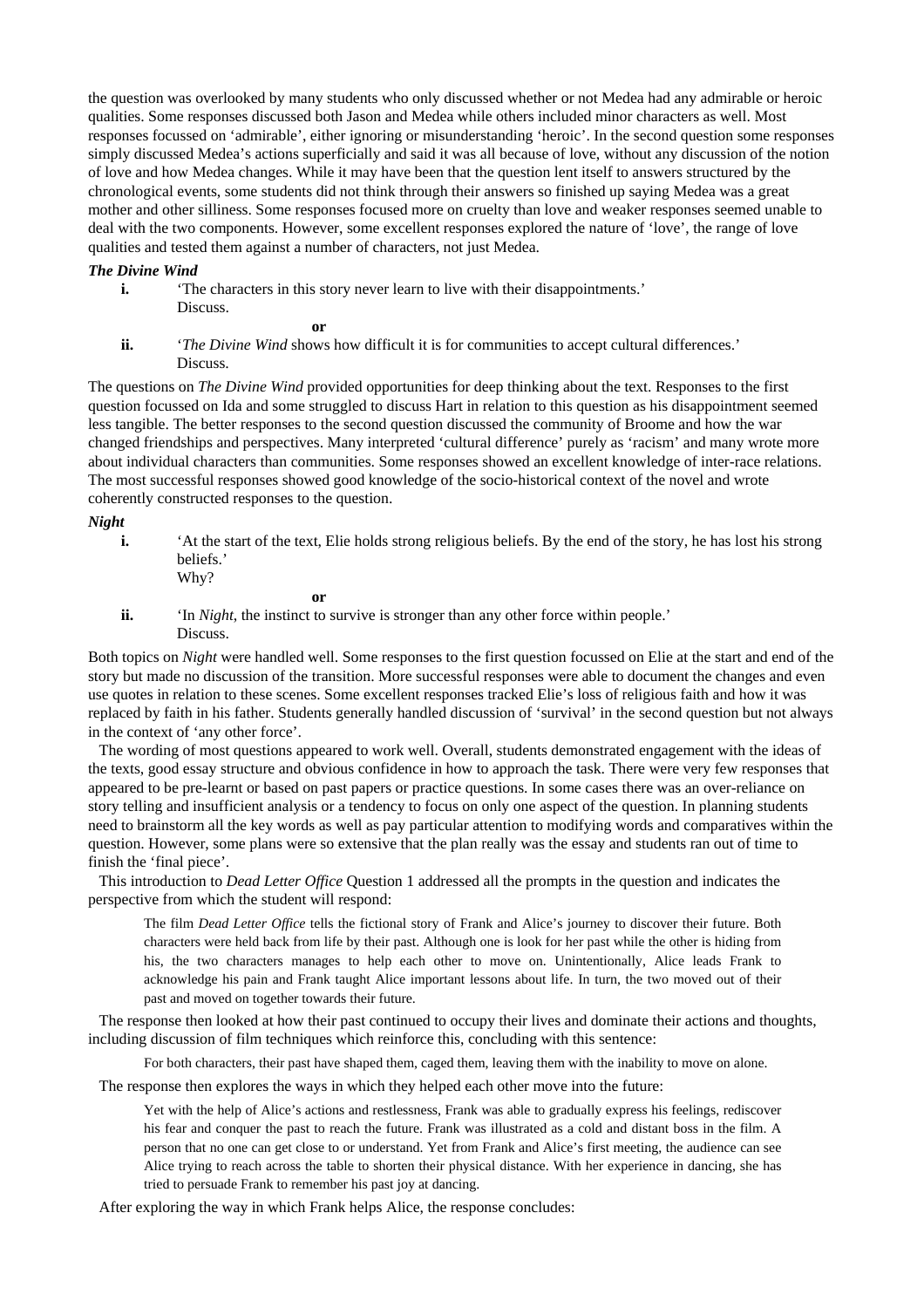In a way, Frank and Alice's lives were completely occupied by their past until they met each other. With help and support from each other, the two characters were able to move on with their lives. Frank, with Alice's reckless meddlings with his life, has confronted his past. Alice, with the help of Frank has awoken from her fairy tale dream of her father. Through their experiences, Alice and Frank have discovered things that values more than their past and were able to move on without the anchor of their past holding them back.

Familiarity with the assessment criteria and how to develop the skills to meet them is essential. Thorough knowledge of the text is critical so students need to read or view their texts many times before the examination and complete many activities designed to help them become aware of the major themes and issues. Students may be less inclined to just retell the story if they have developed some ideas about the text. In the examination, students demonstrate their knowledge of the text by the way they are able to select examples to support the key points of their essay. It is important to choose texts that have concrete issues for ESL students to grasp and discuss.

As well as knowledge of the text, students need to understand the requirements of a well-structured essay. In particular, how to develop a point of view with one main point in each paragraph directly linked to the topic and supported by text examples. Students should be familiar with the basics of analysing the question, focusing on key words, awareness of words that might modify; e.g. 'all', 'only', 'no', and planning the response. Students also need to know how to 'unpack' the prompts and to take into account all parts of the question. ESL students will often need assistance in acquiring a range of vocabulary appropriate for discussing the text they have chosen and which they can draw on to write expressively and effectively in examination conditions. Students also need to be taught how to recognise and decode the different types of questions asked on texts, e.g. Discuss, Do you agree, questions which include 'why' or 'how'.

## **Section 2 – Writing task**

Students were presented with a number of items related to one topic. They were required to complete three tasks in response to this unseen material. The tasks were:

- a note form summary of a section of the material
- an analysis of language used in one of the given texts
- a response to the main issue raised by the texts.

Each task is of equal value and three separate scores are given. In 2002 the instructions to students and the tasks were printed before the task material. In addition to this, the use of banners above the material to be used for each task meant that very few students completed tasks on the wrong sections of the material.

There were generally favourable comments made on the topic and the layout of this task on the paper. From their responses the students could obviously relate to the topic. For some students familiarity with the topic led to a tendency to focus on first hand experience rather than the material provided.

As in past years there was a lot of variation in approach to the note-taking task. Most students could identify the main points and the contention. Some had difficulty seeing both texts as based on the same issue, i.e. the resolution/management of the truancy problem and consequent reduction in juvenile crime. The material lent itself to very good summaries with obvious links between the two pieces of writing. Nevertheless, many students still summarise the two pieces separately. This year's material enabled students to do more than just arrange their summary in a for/against or yes/no format. Indeed students trying to do this layout struggled with the task and some tried to rearrange the material to suit this format. Some responses used whole sentences as well as weaker responses merely listing all the information without selecting the main points or showing any categories or links. In some responses going 'arrow crazy' detracted from rather than added clarity to the response.

Overall, students seem to have been well prepared for the note-taking task but it was easy to pick those who had no idea of how to approach it. However, greater emphasis needs to be placed on developing more than one strategy for making notes, e.g. if there is more than one item to be used look for common words/ideas in the articles. Students should write one summary with an 'umbrella' heading, making links between the articles so that information is not repeated. As it takes time and practice to develop note taking skills, students need to be introduced to the skills before entering Year 12 and encouraged to use them as a regular part of their work.

These examples show something of the variety of approaches used by students.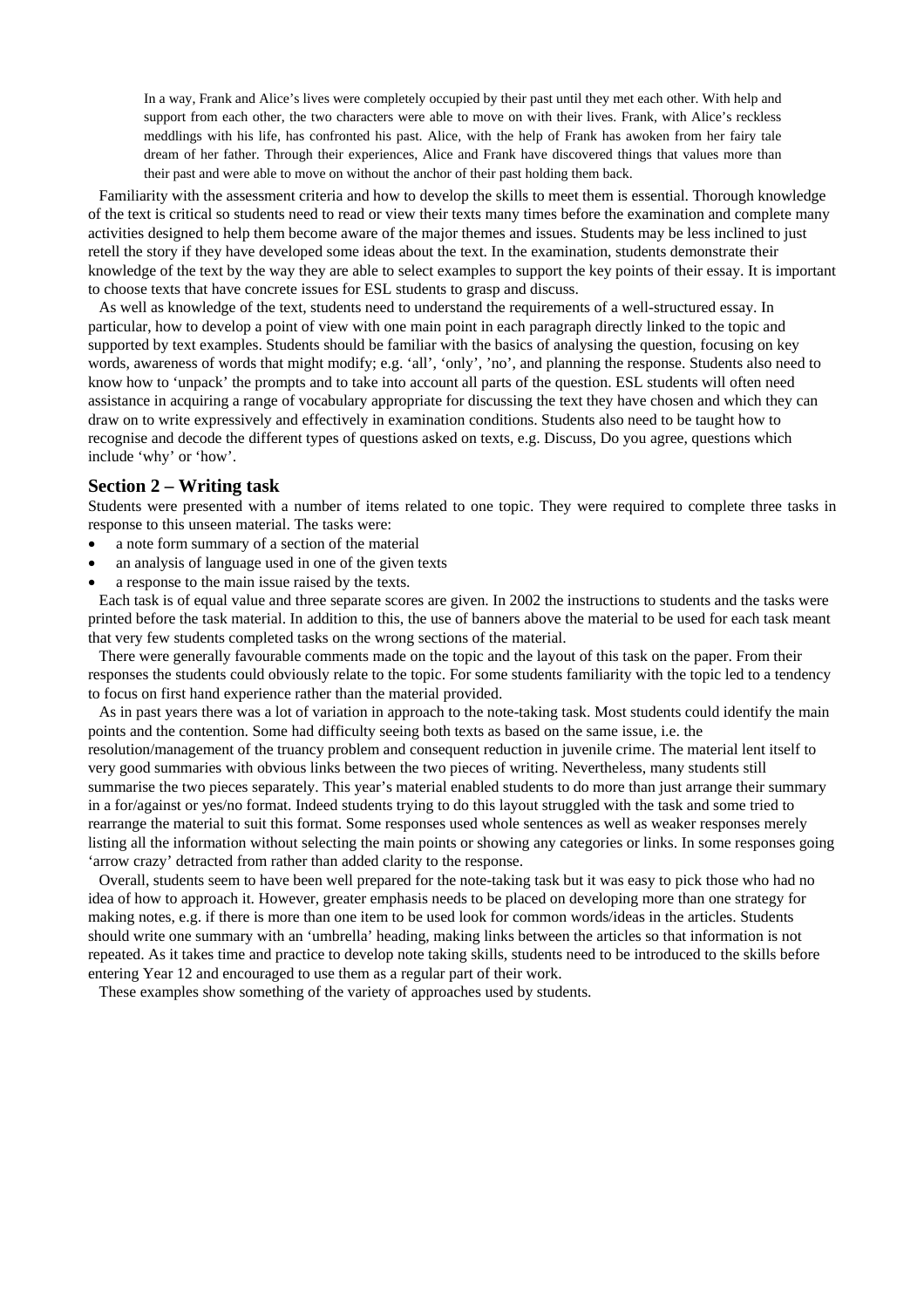This example is structured around the links between the articles and, despite the unnecessary explanation of 'truancy', is concise. The understanding and processing of the material is obvious.

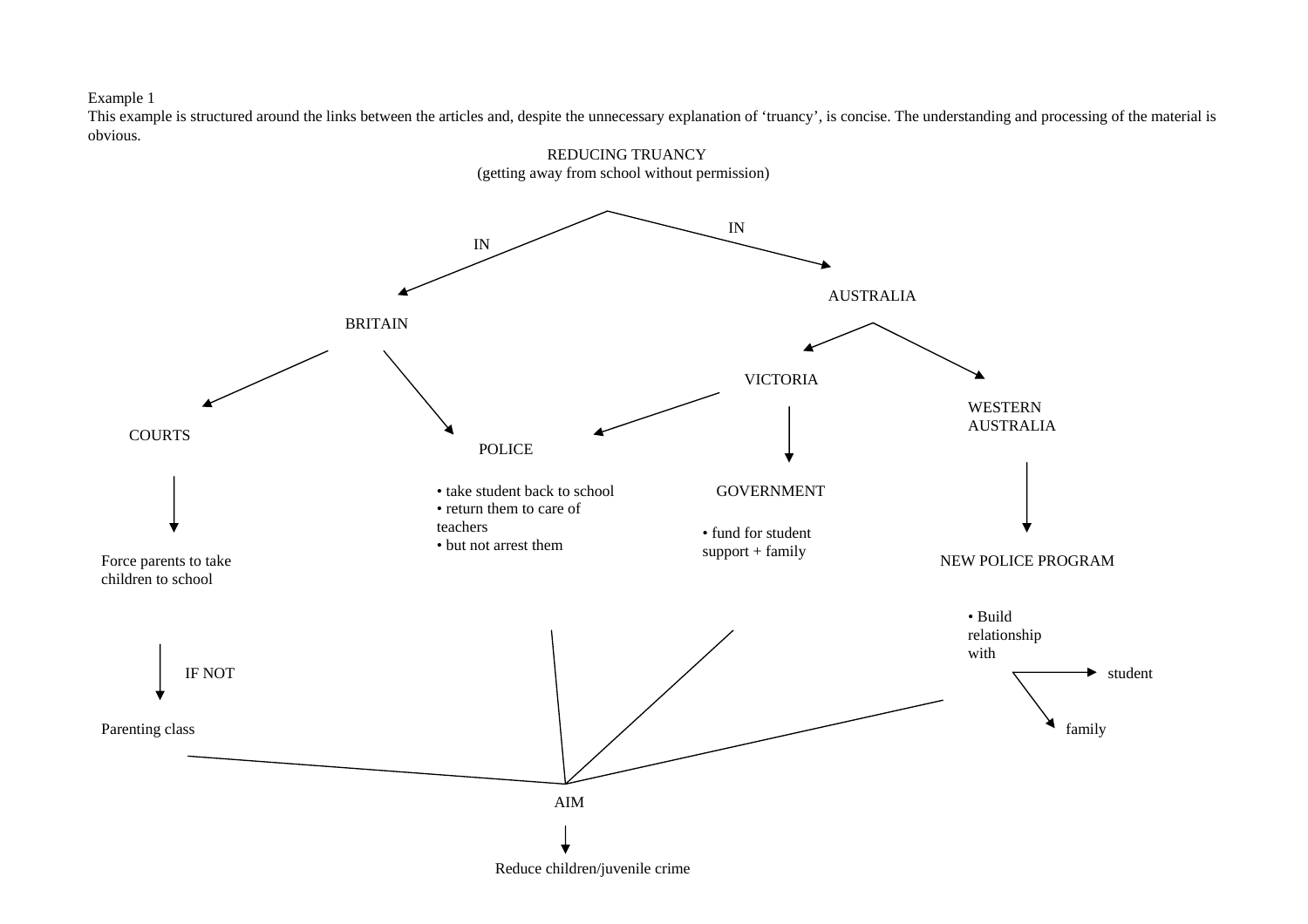This excellent example also successfully processes the information but is structured around actions being taken in various places rather than actions which link the articles.

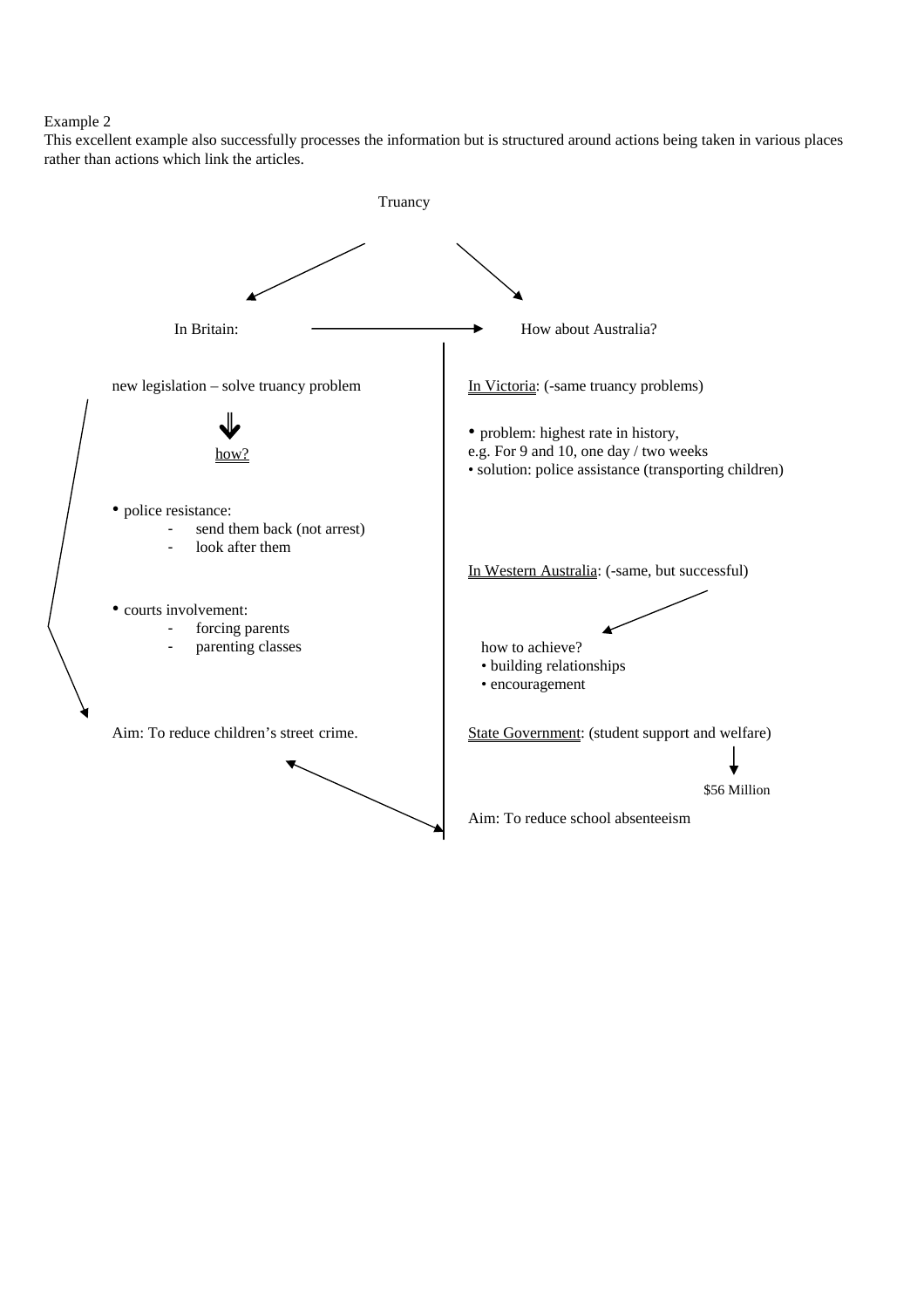This example uses another approach by turning the issue into a question and summarising the material from both articles in answer to this question.



• spend \$\$\$ for student welfare and support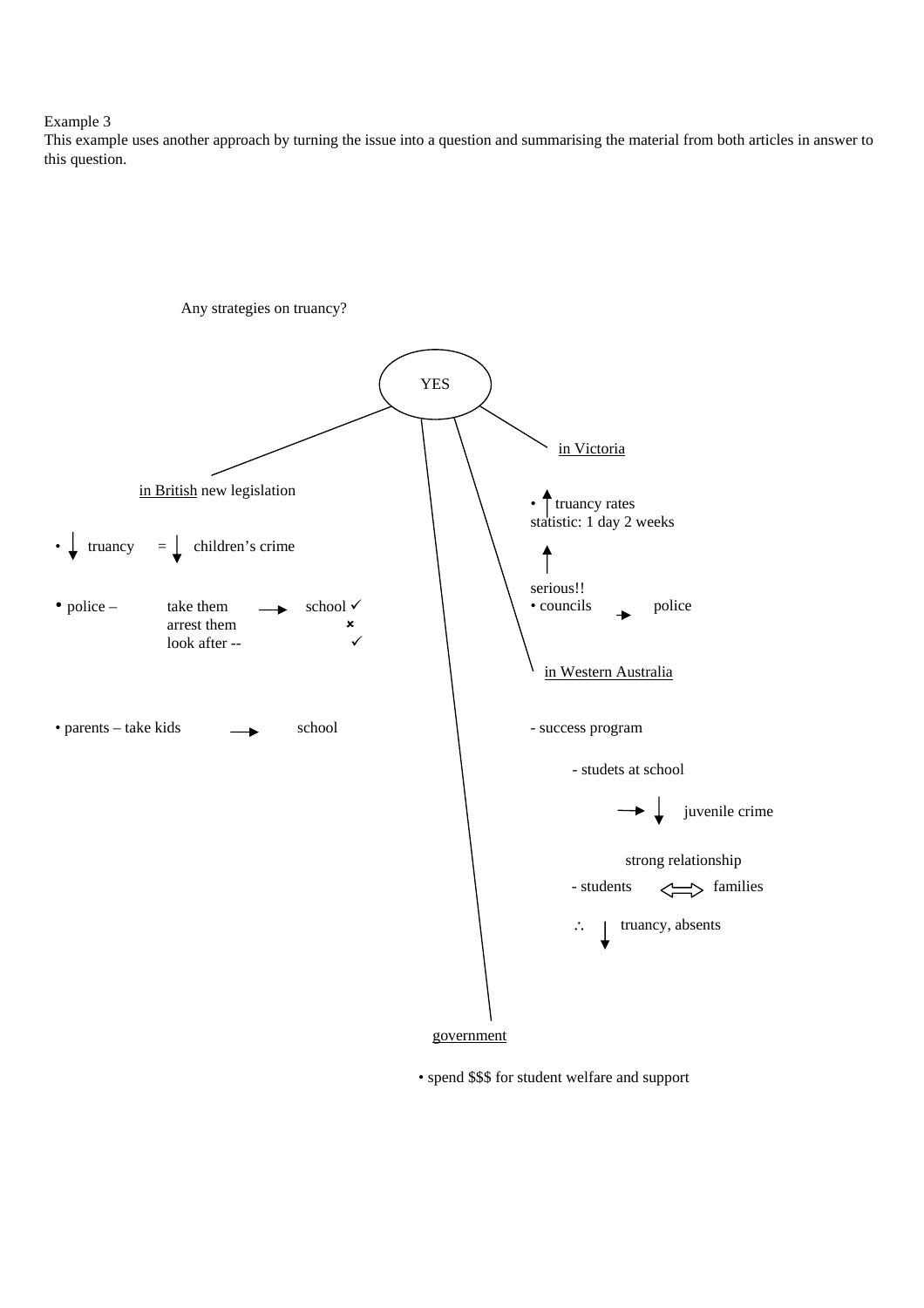This is a very good example which shows a clear understanding of the material, ability to select the main points but does not re-arrange the material in any way. However, it very effectively uses some generally recognised abbreviations.

British new legislation – solve problem on truants if student absent w/o permission police – take them to school look after – x arrest courts – force parents to take kids 2 school if not … attend parenting class ∴ children's crime  $Yr$  9 and 10 – absent 1 day 14 days school – police 2 patrol shopping ctr  $\&$  station يبيبيا Western Aus – succes keep student @ school ∴  $\text{C}$  crime &  $\uparrow$  relationship b/w student & family  $\textcircled{}$ State Gov -- \$ 56 million student support & welfare

 $\therefore$  absence = school welfare = no truants

Students appeared to find Task 2 more difficult with this year's material than they did with last year's. Those who could identify examples were generally able to tackle the 'effect on the reader' successfully. Many students still just explain what has been written rather than how the example persuades.

Students were required to select five examples of different types of persuasive language use, and to explain how each example works to persuade the reader. How does this language make the reader feel and why does this persuade the reader to agree with the writer's point of view? Students are not asked to comment on the success or failure of the examples or present an argument for or against the point being made.

#### Example 1

The explanations are longer than necessary, with some very colourful language. They vary in quality, but mostly show a clear understanding of the task.

# EXAMPLE OF PERSUASIVE

EFFECT ON AUDIENCE

TECHNIQUE.\

1. 'I'm not sure they need to be chained to their desk all day, seven days a week, looking at the blackboard.'

Mr. Frost is using hyperbolic language to portray school as a horrible place. His exaggeration of the conditions at schools is aimed at creating shock among the audience. The phrase "chained to their desk all day" portrays a picture of lack of freedom and strictness beyond logical proportions. The audience will therefore feel shocked at the situation at school for their and other people's kids.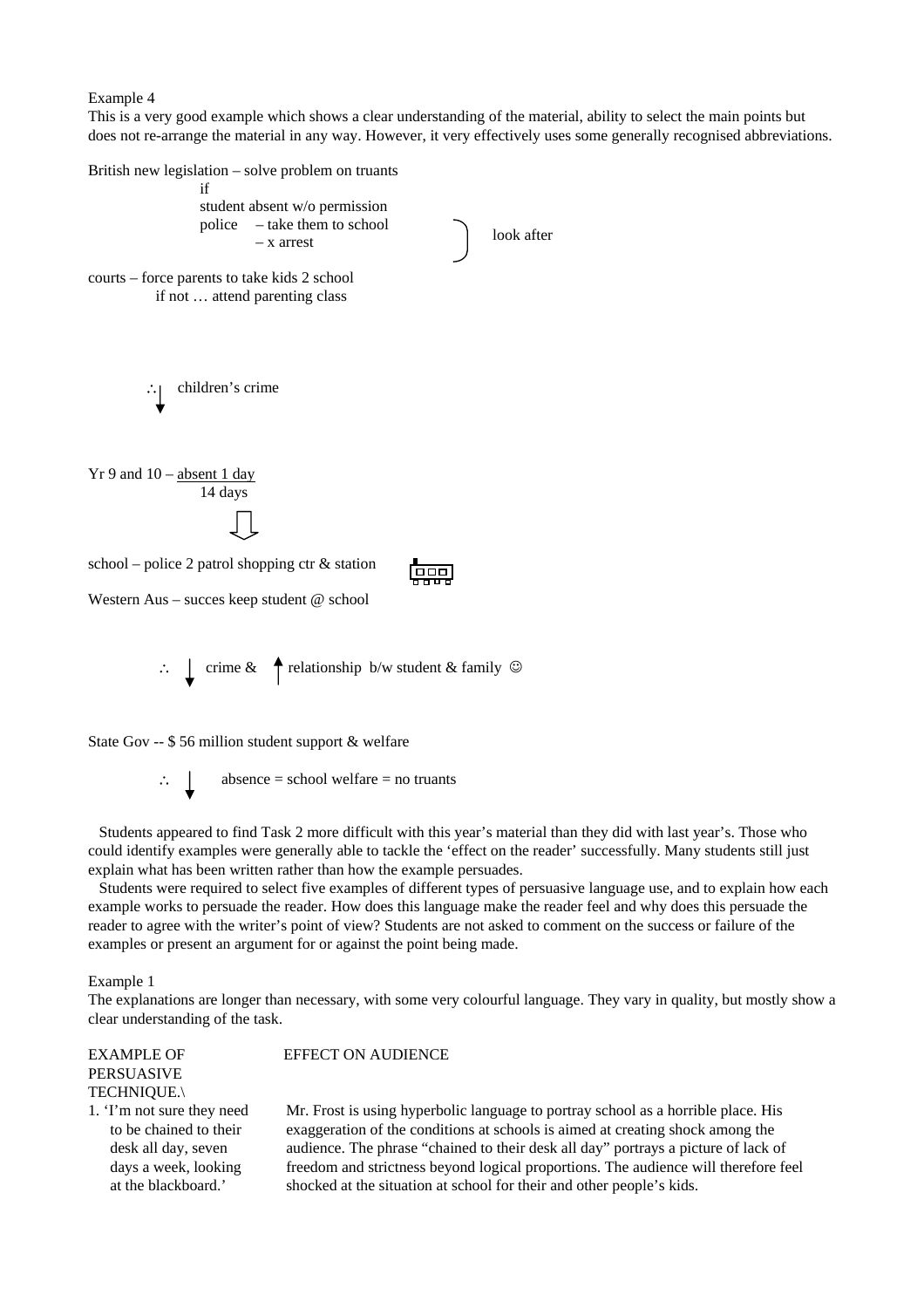| 2. 'we call these days off<br>"mental health days"                                                    | Here the speaker is using litotic language to curb the negative stigma associated with not<br>going to school. He alters the usual term 'wagging' to 'mental health days' to create a<br>sense of appeal to the whole idea of not going to school. This is to cause the audience to<br>feel that not going to school is not bad. The reader will then feel content that their<br>children are not doing anything bad by missing school once in a while.                                                |
|-------------------------------------------------------------------------------------------------------|--------------------------------------------------------------------------------------------------------------------------------------------------------------------------------------------------------------------------------------------------------------------------------------------------------------------------------------------------------------------------------------------------------------------------------------------------------------------------------------------------------|
| 3. 'school isn't always the<br>safe, happy place<br>adults like to think'                             | The speaker is trying to portray the school as a horrible place for children. This<br>statement creates the air of doubt in the audience's mind of the value of the school and<br>the ideals it upholds. The use of the word safe, preys on the audiences initial desire for<br>children - to be kept safe. The audience will feel a sense of disgust towards school and<br>angry at the people that want them at school.                                                                              |
| 4. 'but when kids show<br>some independence to<br>learn away from school<br>they are called truants.' | Mr. Frost is trying to demonstrate the hypocrisy of the schools policy. The fact that<br>schools try to teach independent learning but don't want children to put it in practise<br>demonstrates their hypocritical nature. Mr. Frost is belittling the school to exhibit to his<br>audience their poor ideals and also to help quash any arguments they may have opposing<br>his. The audience will feel disrespect and a sense of confusion towards the schools<br>contradicting stance and action.  |
| 5. 'nor part of the prison<br>system'                                                                 | The use of the metaphor is to create a sense of entrapment for the children of school. He<br>uses the audiences preconceived notions of prison life to spur them into a sense of action<br>to get their kids out of the atrocious conditions. The words also paint a picture of a very<br>drab, evil, monotonous place unassociated with children. The audience will develop a<br>sense of purpose to help the kids out of school and its confines due to its portrayal as a<br>prison like structure. |
| Example 2                                                                                             |                                                                                                                                                                                                                                                                                                                                                                                                                                                                                                        |
| 1. The got three kids '                                                                               | Although stilted in places, these explanations show an awareness of the effect of the speaker's language.<br>The speaker is using personal experience. He is attempting to persuade the listener by<br>showing that he is directly effected and involved in the issue. The listener may then be<br>more likely to agree with his view on truancy because he has kids and is personally<br>affected. He is speaking as if he has authority on the issue.                                                |
| 2. 'chained to their desks'                                                                           | Here the speaker is exaggerating the negative side of the school environment.<br>This puts a very negative light on the schools and makes the listener view<br>them as an unpleasant place. The listener is more likely to agree with him if<br>they see school as a horrible place to be. No one can blame the kids for<br>leaving.                                                                                                                                                                   |
| 3. 'most of us  haven't<br>we?'                                                                       | The speaker is trying to get the listener on his side by making them part of the<br>issue. He does this by saying 'us' and 'we'/ He makes the listener think about<br>the time when they were young. He tries to put them in the kids shoes to<br>show them that they didn't want to be at school either. All kids are the same.                                                                                                                                                                       |
| 4. 'in out house<br>"mental health days"<br>. '                                                       | Humour is used by the speaker to persuade the listener. By making a joke<br>about days off he makes the listener more at ease, shows them that it's not so<br>bad. The listener is more likely to agree with him if he makes them see the<br>funny side. Make them not panic. He makes them feel that the issue is taken<br>too seriously.                                                                                                                                                             |
| 5. 'They're not childcare<br>centres nor prison<br>system.'                                           | Here the speaker compares schools to prisons and childcare centres. This<br>makes the listener feel as if the schools are acting inappropriately, and not<br>doing their job correctly. The listeners are more likely to agree with him if<br>they think the schools are doing wrong. No one wants to send their kids to<br>prison or childcare instead of school.                                                                                                                                     |

Students need to know exactly what is expected of them in this task. Students must explain the persuasiveness of the language, not the example itself. Students should be familiar with sentence stems which will lead them to do this, e.g. 'the speaker/writer persuades the audience by …; the audience is persuaded because they…; The rhetorical question persuades because ...; When the writer/speaker uses 'we', the audience feels ...' Students should know how to put